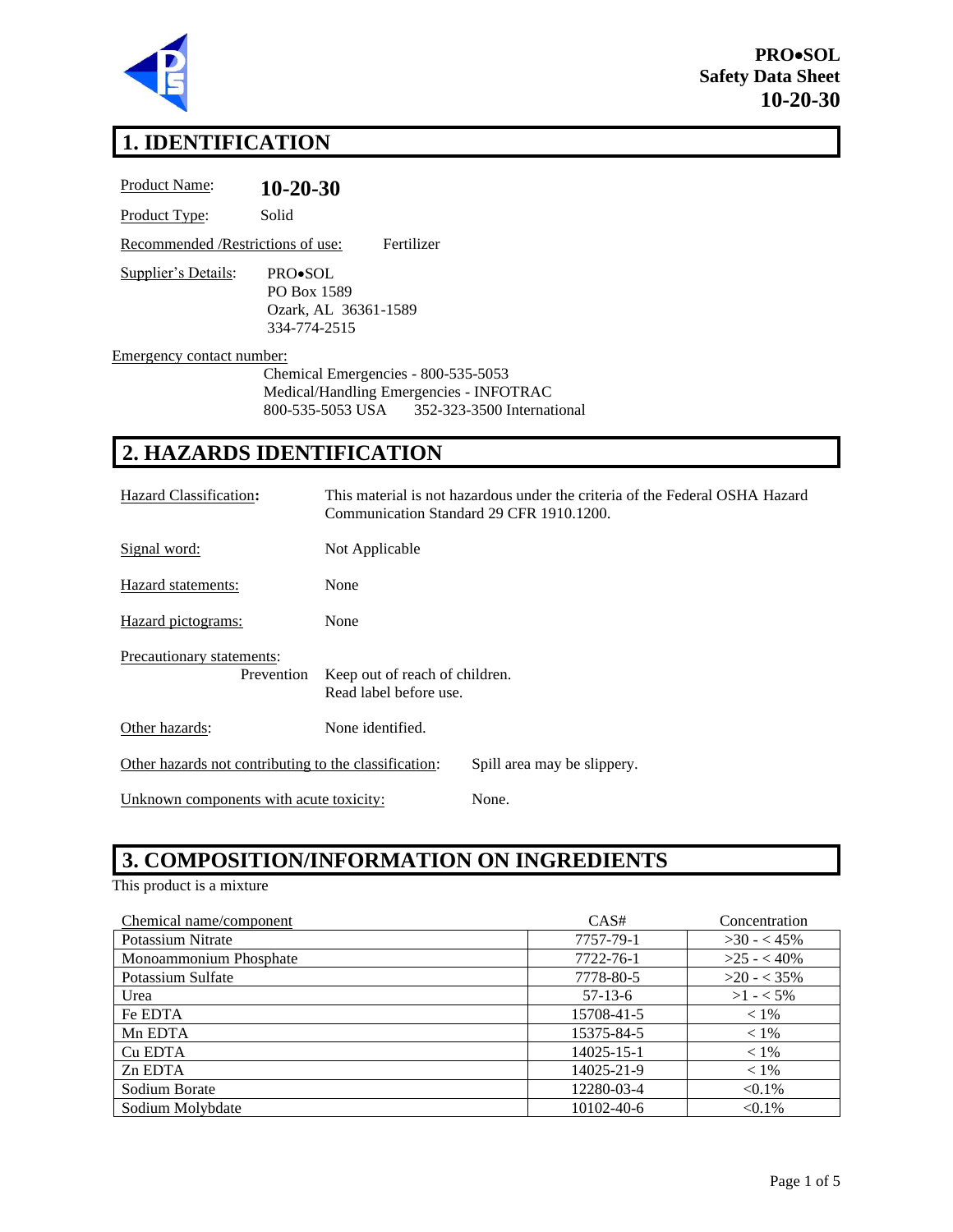

#### **4. FIRST-AID MEASURES**

Description of first aid measures:

| Eye Contact --If in eyes:  | Flush with water for 15 minutes. Call a doctor for treatment if irritation persists.                                                                                                                                                                                                                                                                                                                                                                        |
|----------------------------|-------------------------------------------------------------------------------------------------------------------------------------------------------------------------------------------------------------------------------------------------------------------------------------------------------------------------------------------------------------------------------------------------------------------------------------------------------------|
| Skin Contact - If on skin: | Wash thoroughly with soap and water. Launder clothing before reuse.                                                                                                                                                                                                                                                                                                                                                                                         |
| Inhalation -- If inhaled:  | Remove affected person from source of exposure. Call 911 if breathing is difficult.                                                                                                                                                                                                                                                                                                                                                                         |
| Ingestion -- If ingested:  | Do not induce vomiting. Get medical attention. Have the product label with you when                                                                                                                                                                                                                                                                                                                                                                         |
|                            | calling a doctor or going for treatment.                                                                                                                                                                                                                                                                                                                                                                                                                    |
|                            | $\mathbf{T} = \mathbf{1}^T \times \mathbf{1}^T \times \mathbf{1}^T \times \mathbf{1}^T \times \mathbf{1}^T \times \mathbf{1}^T \times \mathbf{1}^T \times \mathbf{1}^T \times \mathbf{1}^T \times \mathbf{1}^T \times \mathbf{1}^T \times \mathbf{1}^T \times \mathbf{1}^T \times \mathbf{1}^T \times \mathbf{1}^T \times \mathbf{1}^T \times \mathbf{1}^T \times \mathbf{1}^T \times \mathbf{1}^T \times \mathbf{1}^T \times \mathbf{1}^T \times \mathbf{$ |

Indication of any immediate medical attention and special treatment needed: No additional information available.

## **5. FIRE-FIGHTING MEASURES**

| Extinguishing media:                                      |                                                                                                      |
|-----------------------------------------------------------|------------------------------------------------------------------------------------------------------|
| Suitable extinguishing media:                             | Water fog, foam or spray, dry chemical, carbon dioxide, sand                                         |
| Unsuitable extinguishing media:                           | None                                                                                                 |
| Special hazards arising from the<br>substance or mixture: | Material is not combustible. Product packaging is not self-ignitable, but may<br>support combustion. |
|                                                           |                                                                                                      |
| Advice for firefighters:                                  |                                                                                                      |
| Firefighting instructions:                                | Use extinguishing media appropriate for the surrounding materials.                                   |
| Protection during                                         | Wear appropriate protective equipment and self-contained breathing apparatus                         |
| firefighting:                                             | (SCBA) with a full face-piece operated in positive pressure mode.                                    |
| Other information:                                        | Do not allow run-off from fire-fighting to enter drains or water courses.                            |

#### **6. ACCIDENTAL RELEASE MEASURES**

Personal precautions, protective equipment, and emergency procedures:

Use protective equipment to prevent contact with skin and eyes or inhalation of dust. Use site specific emergency procedures if product is released. Prevent entry to sewers and public surface waters per site specific containment procedures.

#### Methods and material for containment and cleaning up:

Use mechanical means. Store material in suitable containers for recycle or disposal. Minimize dust generation.

## **7. HANDLING AND STORAGE**

| Precaution for safe handling: | Avoid contact with skin and eyes. After handling, wash hands thoroughly with<br>soap and water. Avoid generating and breathing dust. Wash before eating and<br>drinking. |
|-------------------------------|--------------------------------------------------------------------------------------------------------------------------------------------------------------------------|
| Safe Storage conditions:      | Store in a dry, cool, and well-ventilated area. Protect from weather.                                                                                                    |
| Incompatible materials:       | Strong alkaline or acid compounds.                                                                                                                                       |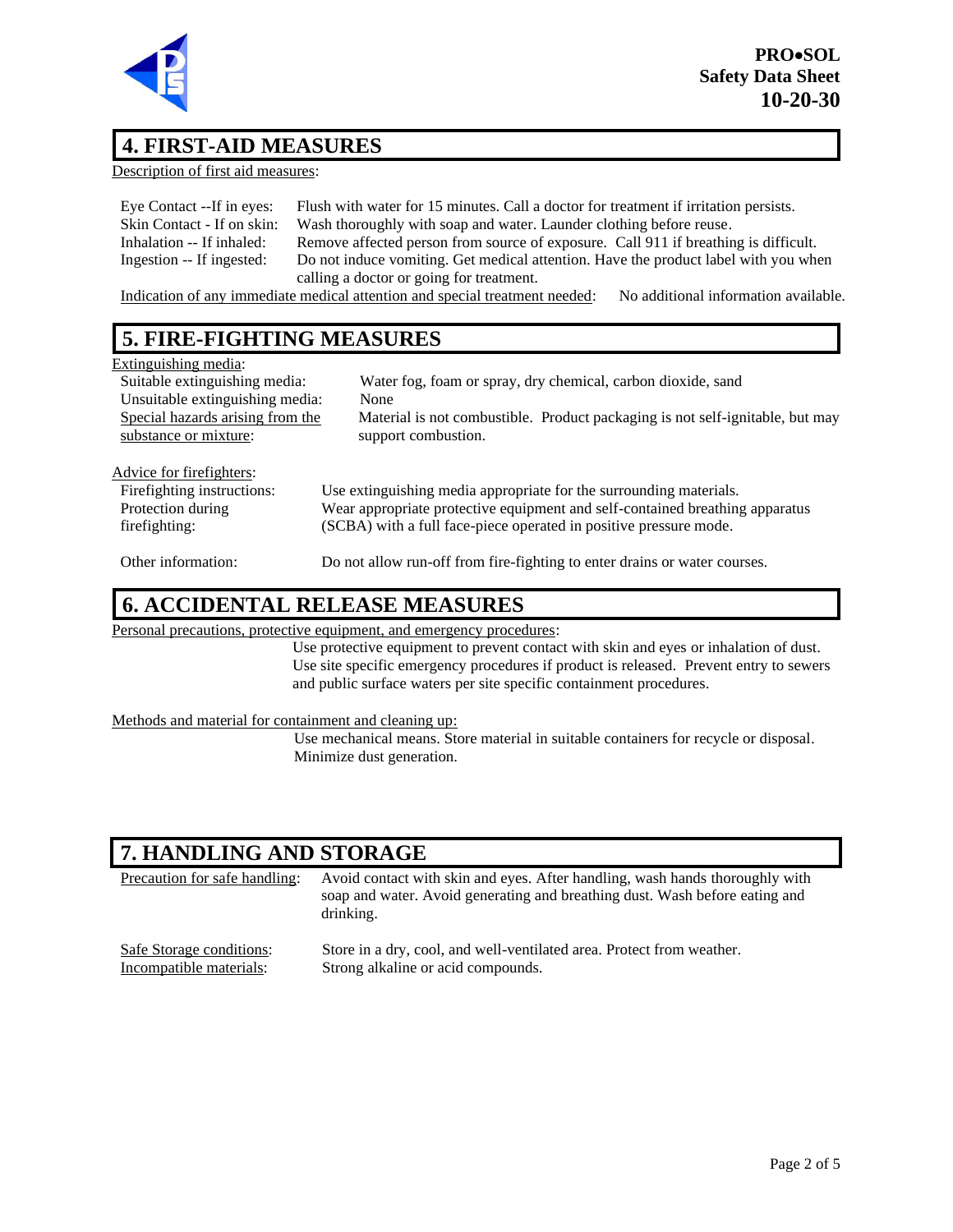

#### **8. EXPOSURE CONTROL/PERSONAL PROTECTION**

| Exposure limits are listed below, if they exist: |                      |                 |                                                          |
|--------------------------------------------------|----------------------|-----------------|----------------------------------------------------------|
| Component                                        | Regulation           | Type of listing | Value/Notation                                           |
| $Dust - inhalable particles$                     | <b>ACGIH</b>         | <b>TWA</b>      | $10 \text{ mg/m}^3$                                      |
| $Dust$ – respirable particles                    | <b>ACGIH</b>         | <b>TWA</b>      | $3 \text{ mg/m}^3$                                       |
| Copper compounds                                 | OSHA / ACGIH / NIOSH | <b>TWA</b>      | $1 \text{ mg/m}^3 / 1 \text{ mg/m}^3 / 1 \text{ mg/m}^3$ |
| Manganese compounds                              | <b>ACGIH / NIOSH</b> | <b>TWA</b>      | $0.02$ mg/m <sup>3</sup> / 1 mg/m <sup>3</sup>           |
| Molybdenum, soluble compounds                    | <b>ACGIH</b>         | <b>TWA</b>      | $0.5 \text{ mg/m}^3$                                     |
| Zinc compounds (dust)                            | <b>ACGIH</b>         | <b>TWA</b>      | $10 \text{ mg/m}^3$                                      |

| Engineering controls:         | Use adequate ventilation to prevent exposure.                                                                                                                                              |
|-------------------------------|--------------------------------------------------------------------------------------------------------------------------------------------------------------------------------------------|
| Personal protective measures: |                                                                                                                                                                                            |
| Hand protection:              | Wear suitable protective gloves to prevent direct exposure.                                                                                                                                |
| Eye protection:               | Safety glasses with side shields or tight fitting goggles.                                                                                                                                 |
| Skin and body protection:     | Wear long sleeved clothing or other suitable clothing to prevent skin<br>exposure.                                                                                                         |
| Respiratory protection:       | Where dust is generated and appropriate engineering controls cannot<br>maintain acceptable levels, use appropriate respiratory protection equipment<br>to prevent inhalation of materials. |
| Special requirements for PPE, | No specialty PPE requirements beyond those previously identified.                                                                                                                          |

protective clothing or respirators:

## **9. PHYSICAL AND CHEMICAL PROPERTIES**

| Physical state:              | Solid                   | Vapor pressure:        | <b>NA</b>                |
|------------------------------|-------------------------|------------------------|--------------------------|
| Color:                       | Pale Blue               | Vapor density:         | <b>NA</b>                |
| Odor:                        | <b>Odorless</b>         | Relative density       | $68$ lbs/ft <sup>3</sup> |
| Odor threshold:              | NA                      | Solubility:            | 100% soluble in water    |
| $pH$ :                       | 4.0 at 5% concentration | Partition coefficient: | <b>NA</b>                |
| Melting point/freezing       | <b>NA</b>               | Auto ignition temp:    | NA                       |
| point:                       |                         |                        |                          |
| Initial boiling point/range: | <b>NA</b>               | Decomposition temp:    | <b>NA</b>                |
| Flashpoint:                  | <b>NA</b>               | Viscosity:             | NA.                      |
| Evaporation rate:            | <b>NA</b>               |                        |                          |
| Flammability (solid gas):    | <b>NA</b>               |                        |                          |
| Upper/lower flammability     | <b>NA</b>               |                        |                          |
| or explosive limits:         |                         |                        |                          |

Other information: No additional information.

## **10. STABILITY AND REACTIVITY**

Reactivity: This product is stable under normal conditions of use, storage and transport.

Chemical stability: This product is stable at ambient temperatures and atmospheric pressures.

Other:

Hazardous reactions: None determined. Conditions to avoid: Avoid high temperatures. Prevent contact with moisture or incompatible materials. Incompatible materials: Strong alkaline or acid compounds. Hazardous decomposition products: Metal and sulfur fumes when excessive heat is applied.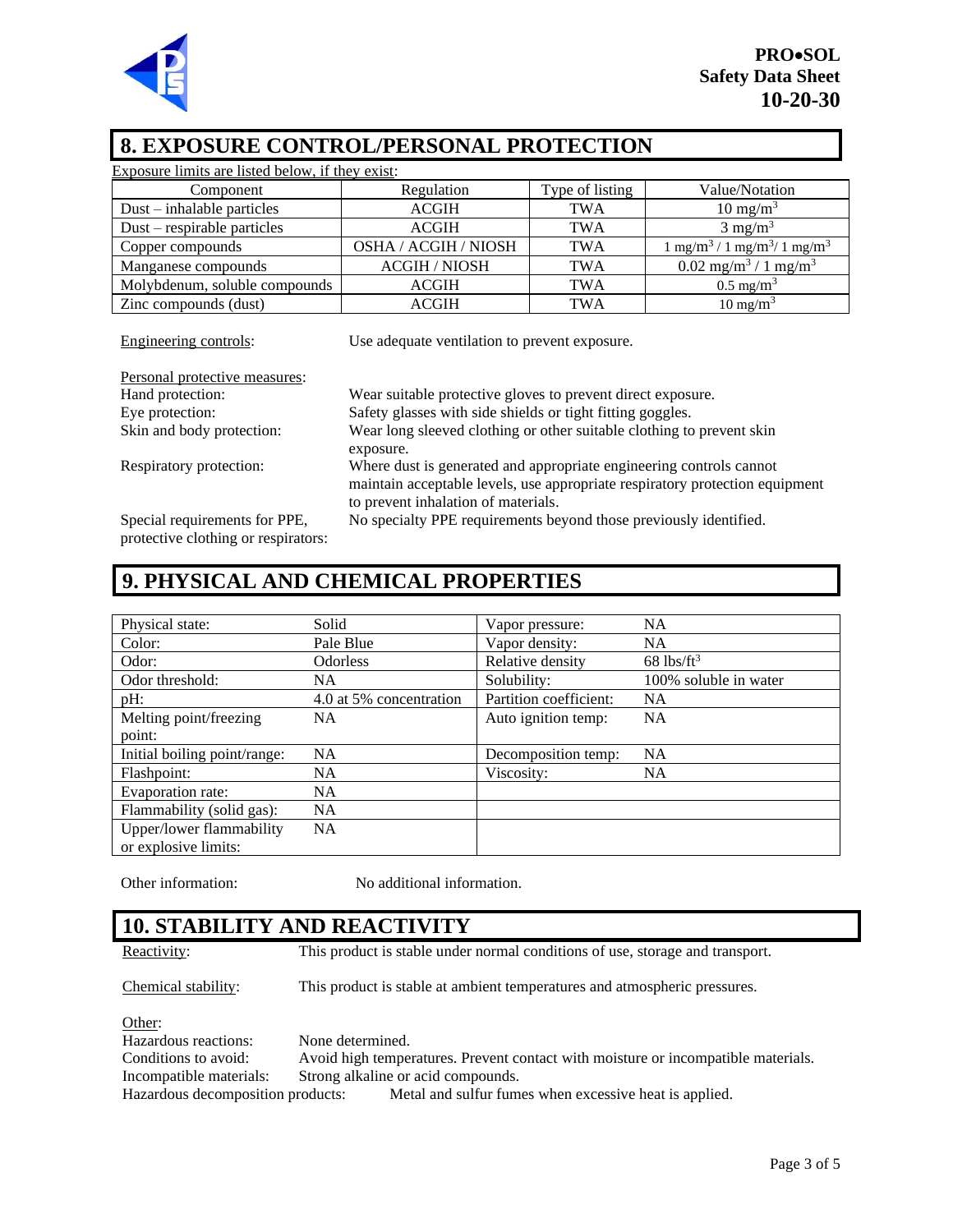

**PRO**•**SOL Safety Data Sheet 10-20-30**

#### **11. TOXICOLOGICAL INFORMATION**

| Likely routes of exposure:                                         | Inhalation, Ingestion, Skin contact, Eye contact                                                  |                 |  |
|--------------------------------------------------------------------|---------------------------------------------------------------------------------------------------|-----------------|--|
| Symptoms/injuries after inhalation:                                | High concentrations of dust may irritate the throat and<br>respiratory system and cause coughing. |                 |  |
| Symptoms/injuries after Ingestion:                                 | Mixture components not known to be harmful.                                                       |                 |  |
| Symptoms/injuries after skin contact:                              | Prolonged contact may cause skin irritation                                                       |                 |  |
| Symptoms/injuries after eye contact:                               | Dust may cause eye irritation.                                                                    |                 |  |
| Acute toxicity:                                                    | Mixture based on components' toxicity. Not classified.                                            |                 |  |
| Reproductive toxicity:                                             | No relevant data found.                                                                           |                 |  |
| Specific Target Organ Toxicity-S E:                                | No relevant data found.                                                                           |                 |  |
| Specific Target Organ Toxicity-R E:                                | No relevant data found.                                                                           |                 |  |
| Carcinogenicity:                                                   | Not classified.                                                                                   |                 |  |
| NTP (National Toxicology Program):                                 |                                                                                                   | Not classified. |  |
| IARC (International Agency for Research on Cancer):                |                                                                                                   | Not classified. |  |
| ACGIH (American Conference of Governmental Industrial Hygienists): |                                                                                                   | Not classified. |  |

#### **12. ECOLOGICAL INFORMATION**

Toxicity: No testing data available. Bioaccumulative potential: No data is available. Mobility in soil: No data is available. Other adverse effects: No further relevant information available.

Persistence and degradability: No data is available on the degradability of this product.

#### **13. DISPOSAL CONSIDERATIONS**

Waste treatment methods: Recommend recycling excess product if at all possible. Avoid sewage and landfill disposal. Place contaminated material in suitable, labeled containers for disposal. See section 8 for exposure control information.

#### **14. TRANSPORT INFORMATION**

#### **DOT: Not regulated for transport**

This information is not intended to convey all specific regulatory or operational requirements/information relating to this product. Transportation classifications may vary by container volume and may be influenced by regional or country variations in regulations. It is the responsibility of the transporting organization to follow all applicable laws, regulations and rules relating to the transportation of the material.

## **15. REGULATORY INFORMATION**

**OSHA Hazard Communication Standard**: This product is not a "Hazardous Chemical" as defined by the OSHA Hazard Communication Standard, 29 CFR 1910.1200.

Ingredients listed on TSCA inventory: Yes

CERCLA Section 103 Hazardous Substances: Copper Compounds, Manganese Compounds, Zinc Compounds EPCRA Section 311/312 Hazard Categories: None

EPCRA Section 313 Toxic Release Inventory: Copper Compounds, Manganese Compounds, Zinc Compounds California Proposition 65 (Safe Drinking Water and Toxic Enforcement Act of 1986):

This product contains no listed substances known to the State of California to cause cancer, birth defects or other reproductive harm, at levels which would require a warning under the statute.

Micronutrient Approvals / Registrations: California Department of Food and Agriculture (CDFA): Company Registration# 11871